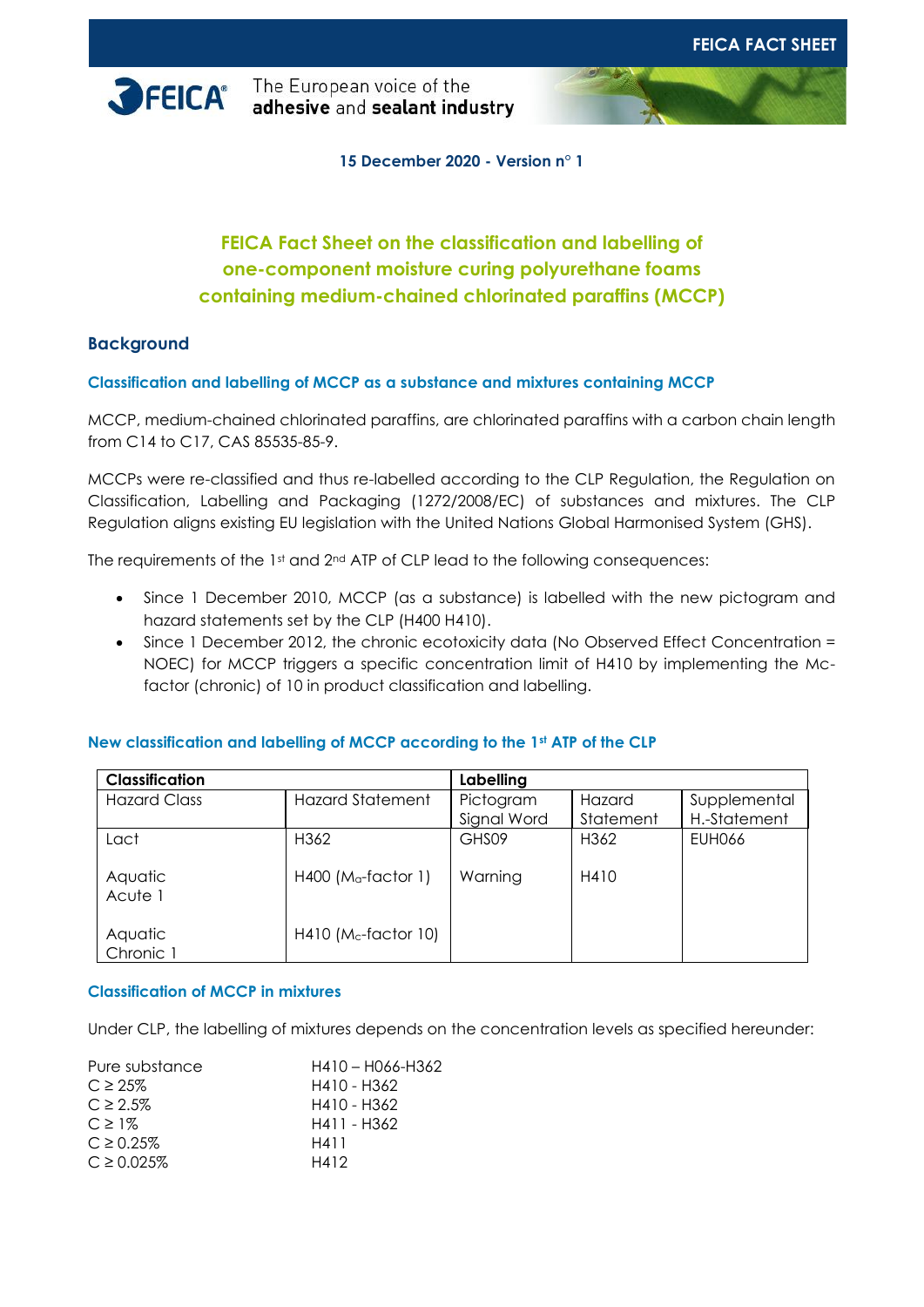### **Classification of one-component PU foam mixtures containing MCCP**

One-component PU foams represent complex polymeric mixtures that are virtually insoluble in aqueous media. Typical one-component PU foams contain up to 30% MCCP and would need to be labelled as Aquatic Chronic 1 (H410) by the conventional summation method for classification and labelling. According to CLP, mixtures have to be preferably classified for acute and long-term aquatic environmental hazards when there is test data available on the mixture as a whole (CLP, 4.1.3.3).

According to Article 12 of CLP, the classification scheme requires further evaluation where the bioavailability of the substance or mixture is in question. Further to that, a substance or mixture need not be classified where it can be shown by conclusive experimental data from internationally acceptable test methods, that the substance or mixture is not biologically available. Biological availability involves both, the release from a medium (if present) and the absorption by an organism, respectively. The approach taken by FEICA follows the principles outlined in Annex IV of the CLP guidance for metals. By this methodology a dissolution/transformation test over a relevant period of time (28 days) and under environmentally realistic conditions can prove that the dissolved concentration of the substance of concern is below the Ecotoxicity Reference Values (i.e. NOEC), and hence, the classification for long-term hazards can be dismissed. Conclusively, for MCCP, if there is adequate experimental data available for the one-component PU foam mixture at 1mg/l that shows that MCCP is not released (i.e. NOEC values are >1mg/l) there is no need to classify the mixture for long-term aquatic hazard (chronic 1, 2, or 3).

### **Acute effect on aquatic life in one-component PU foam mixtures containing MCCP**

The European producers of one-component PU foams, participating in the "FEICA OCF Working Group", instructed BMG Engineering AG (Zürich), an independent Swiss Institute, to execute suitable tests in order to investigate the influence of MCCP (in a typical one-component PU foam formulation) on the acute aquatic ecotoxicity of the product. These tests were commissioned to determine the effect of MCCP in one-component PU foam mixtures but are valid for two component foam systems too.

Two tests were performed:

- a 48-hour Acute Toxicity to Daphnia magna
- a fresh water algal growth inhibition test with Desmodesmus subspicatus

Both tests were carried out with a generic one-component PU foam formulation, containing 30 % of MCCP (in the prepolymer).

In the presence of water or humidity, the foam reacts quickly and forms a skin in ca. 10 minutes and cures in about 1 hour. It is understood that (hydrophobic) MCCP will not be able to diffuse into water once the skin has formed and even less so when the foam is totally cured as the MCCP is captured in the formed structure. Therefore, it can be assumed that these tests represent the worst-case scenario as the freshly sprayed and thus uncured foam comes into contact with water without having formed a skin.

The test reports of BMG study no. A10-00856 and BMG study no. A10-00857 respectively, showed no negative acute effects on the Daphnia magna and algal growth. Even for freshly sprayed onecomponent PU foam containing 30% of MCCP in the prepolymer.

Thus, the results imply that acute labelling of one-component PU foam formulations containing up to 30 % MCCP in the prepolymer with H400 under CLP is not necessary.

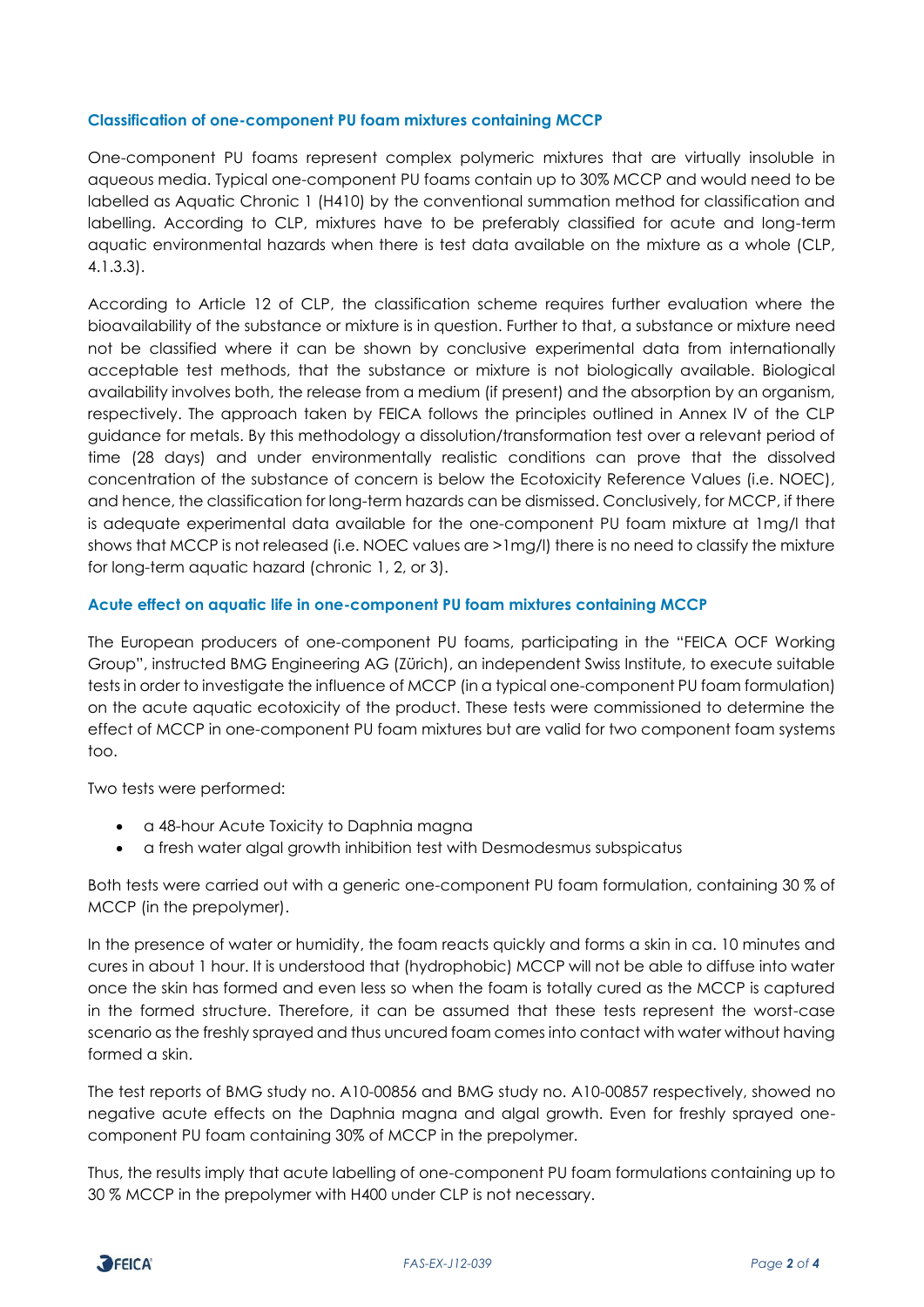## **Chronic effect on aquatic life of one-component PU foam mixtures containing MCCP**

The Association of European Producers of one-component PU foams, participating in the "FEICA OCF Working Group", have instructed NOACK Laboratories (Sarstedt), an independent German Institute, to execute suitable tests to investigate the potential influence of MCCP (in a typical one-component PU foam formulation) on aquatic life. These tests were commissioned to determine the bioavailability of MCCP in one-component PU foam mixtures but are also valid for two component foam systems.

Tests performed:

• a 28-day leaching test in aqueous media on the relevant limit concentration for chronic effects (1mg/l)

The test was carried out with a generic one-component PU foam formulation, containing 30 % of MCCP in the prepolymer.

In the presence of water or humidity the foam reacts quickly and forms a skin in ca. 10 minutes and cures in about 1 hour. It is understood that (hydrophobic) MCCP will not be able to diffuse into water once the skin has formed and even less so when the foam is totally cured as the MCCP is captured in the formed structure. In order to enhance the leaching potential of this structure, the foam was deep-frozen and milled to a powder prior to exposure to water.

The test report of study no. 140306HW\_CLW15930 indicated that, at a sample concentration of 1 mg/L of dispersed one-component PU foam polymer, containing 30 % MCCP, no dissolved MCCP could be detected in the media during the 28-day test period. The limit of detection (LOD) was < 0.2 micrograms per litre.

Because the LOD is well below the lowest reported NOEC values for MCCP of 10 µg/l, the test provides sufficient scientific evidence that no chronic effects are to be expected.

Thus, the results imply that the classification of one-component PU foam formulations containing up to 30 % MCCP with Aquatic Acute 1 and Aquatic Chronic 1, and therefore their labelling with H410 under CLP is not necessary.

Despite the positive results and the clear toxicological interpretation, the OCF Working Group has decided to retain H413 ("May cause long lasting effects to aquatic life not hazardous for the environment"). The hazard symbols H400 and H410 for CLP are to be removed. The classification with aquatic chronic 4, H413 (CLP) was selected according to table 4.1.0 of the Regulation (EU) No. 286/2011("safety net").

# **Conclusion**

Based on the above rationale and test results, FEICA has adopted the following additional classification and labelling for one-component PU foam formulations containing max. 30% of MCCP in the prepolymer:

| CI P                     |                |  |  |
|--------------------------|----------------|--|--|
| $30\% \ge C \ge 1.0\%$   | H413 H066-H362 |  |  |
| $1.0\% \ge C \ge 0.25\%$ | H413           |  |  |

Note: Formulations not containing MCCPs are exempt from this additional classification.